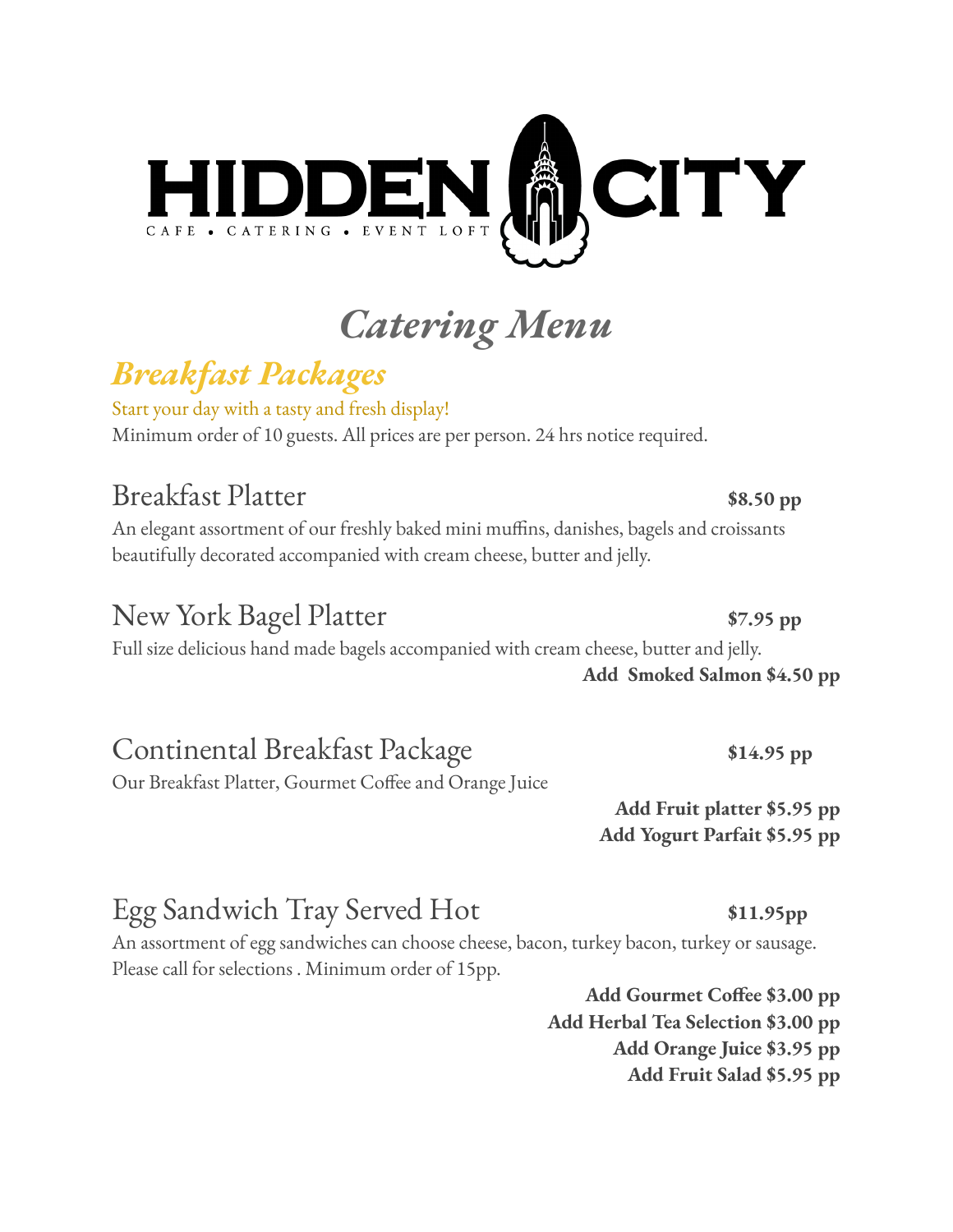# Continental Hot Breakfast Package **\$14.95pp**

Our hot breakfast platter, scrambled eggs, potatoes, bacon or sausage served with toast. Please call for selections . Minimum order of 15pp.

> **Add Gourmet Coffee \$3.00 pp Add Herbal Tea Selection \$3.00 pp Add Orange Juice \$3.95 pp Add Fruit Salad \$5.95 pp Add Pancakes or French Toast \$5.95 pp**

# *All American Lunch Packages*

Start your lunch meeting with a tasty and healthy display! Minimum order of 10 guests. All prices are per person. 24 hrs notice required.

## Sandwich, Panini or Wrap Platter **\$14.95** pp

An elegant assortment of our tasty signature sandwiches, wraps or paninis accompanied with a Garden or Caesar Salad.

# Boardroom Meeting **\$18.95 pp**

An elegant assortment of our tasty signature sandwiches, wraps or paninis accompanied with a Garden or Caesar Salad, Pasta Salad and Homemade Sweet Tray.

> **Add Fruit Salad \$5.95 pp Add soda and Water \$2.00 pp Add Snapple \$3.50 pp**

*Sandwich Selection*

## **Smoked Turkey and Brie**

Smoked Turkey, Brie Cheese, baby mixed greens, plum tomatoes and honey mustard on baguette.

**Roast Beef** Caramelized onions, cheddar cheese, plum tomatoes, lettuce w/Russian dressing on a Roll.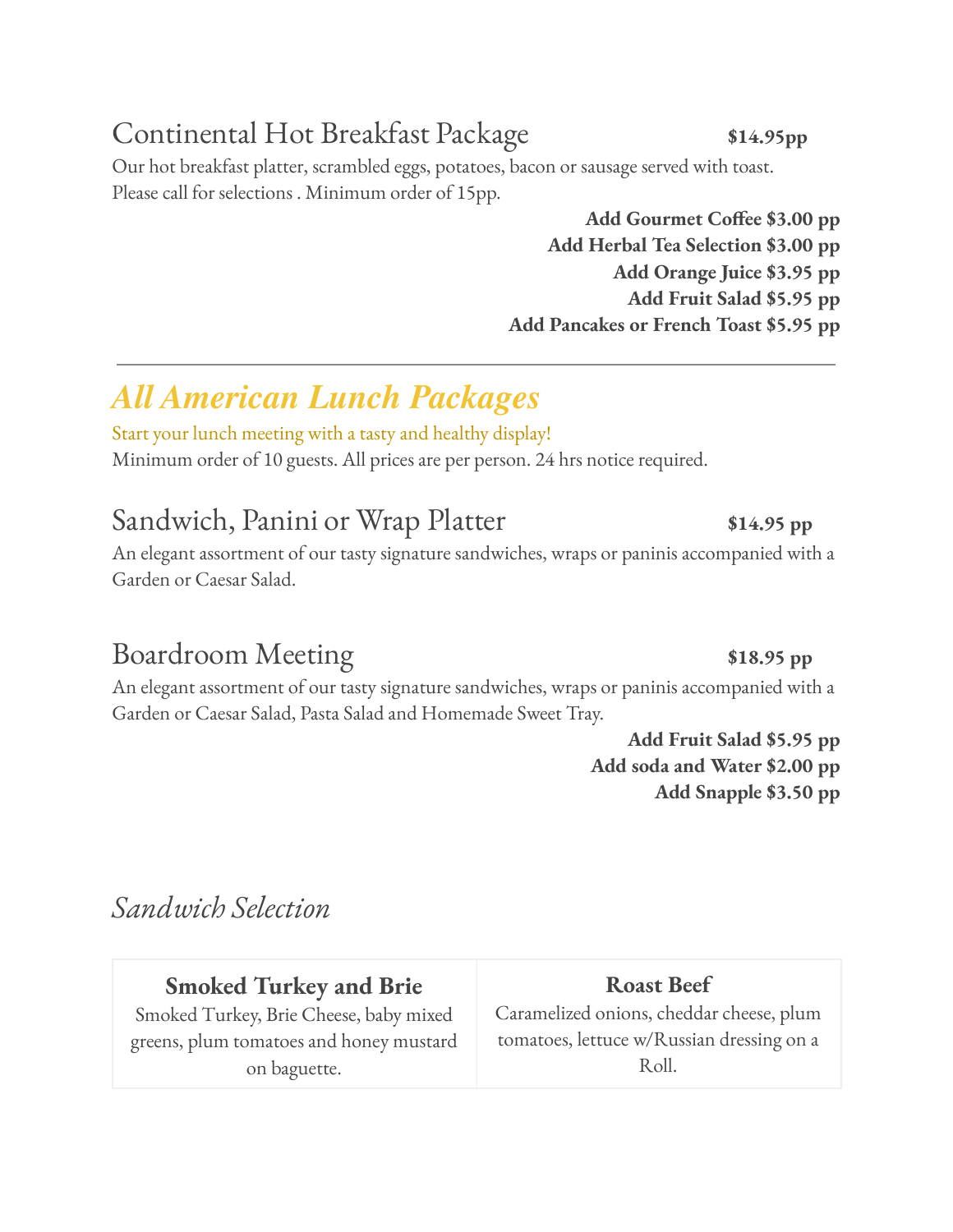## **Ham and Swiss**

Ham and swiss cheese, tomatoes, lettuce and mayo on a Soft Brioche Bun.

## **Tuna Salad**

Albacore tuna salad, lettuce, roasted peppers and tomatoes on a grain bread.

## **Prosciutto Di Parma**

Prosciutto, fresh mozzarella, basil, and sundried tomatoes w/herb dressing on baguette.

## **Garden Veggie**

Avocado, sliced cucumbers, carrots, sun dried tomatoes, mixed greens and plum tomato on a whole wheat roll.

## *Wrap Selection*

| <b>Crispy Chicken Wrap</b><br>Chicken Cutlet, avocado, plum tomatoes,<br>and arugula w/chipotle aioli in a wrap.                                                                    | <b>Chicken Caesar Wrap</b><br>Grilled herb chicken breast, romaine lettuce,<br>oven roasted peppers, parmesan cheese with a<br>light caesar dressing in a wrap. |
|-------------------------------------------------------------------------------------------------------------------------------------------------------------------------------------|-----------------------------------------------------------------------------------------------------------------------------------------------------------------|
| California Chicken Wrap<br>Lemon rosemary grilled chicken breast mixed<br>with baby lettuce, avocado, oven roasted<br>peppers, tomatoes with a low fat ranch<br>dressing in a wrap. | <b>Supreme Tuna</b><br>Albacore tuna salad, leaf lettuce, roma<br>tomatoes, roasted peppers on a whole wheat<br>wrap.                                           |
| <b>Turkey American</b><br>Turkey, avocado, american cheese, lettuce                                                                                                                 |                                                                                                                                                                 |

*Panini Selection*

and tomatoes on a whole wheat wrap.

| Chicken Parmigiana                       | Grilled chicken                               |
|------------------------------------------|-----------------------------------------------|
| Chicken cutlet, fresh mozzarella, basil, | Grilled chicken, swiss cheese, plum tomatoes, |
| arugula, w/Tuscany tomato sauce on a     | avocado, lettuce w/an artichoke dressing on   |
| European Flatbread.                      | European Flatbread.                           |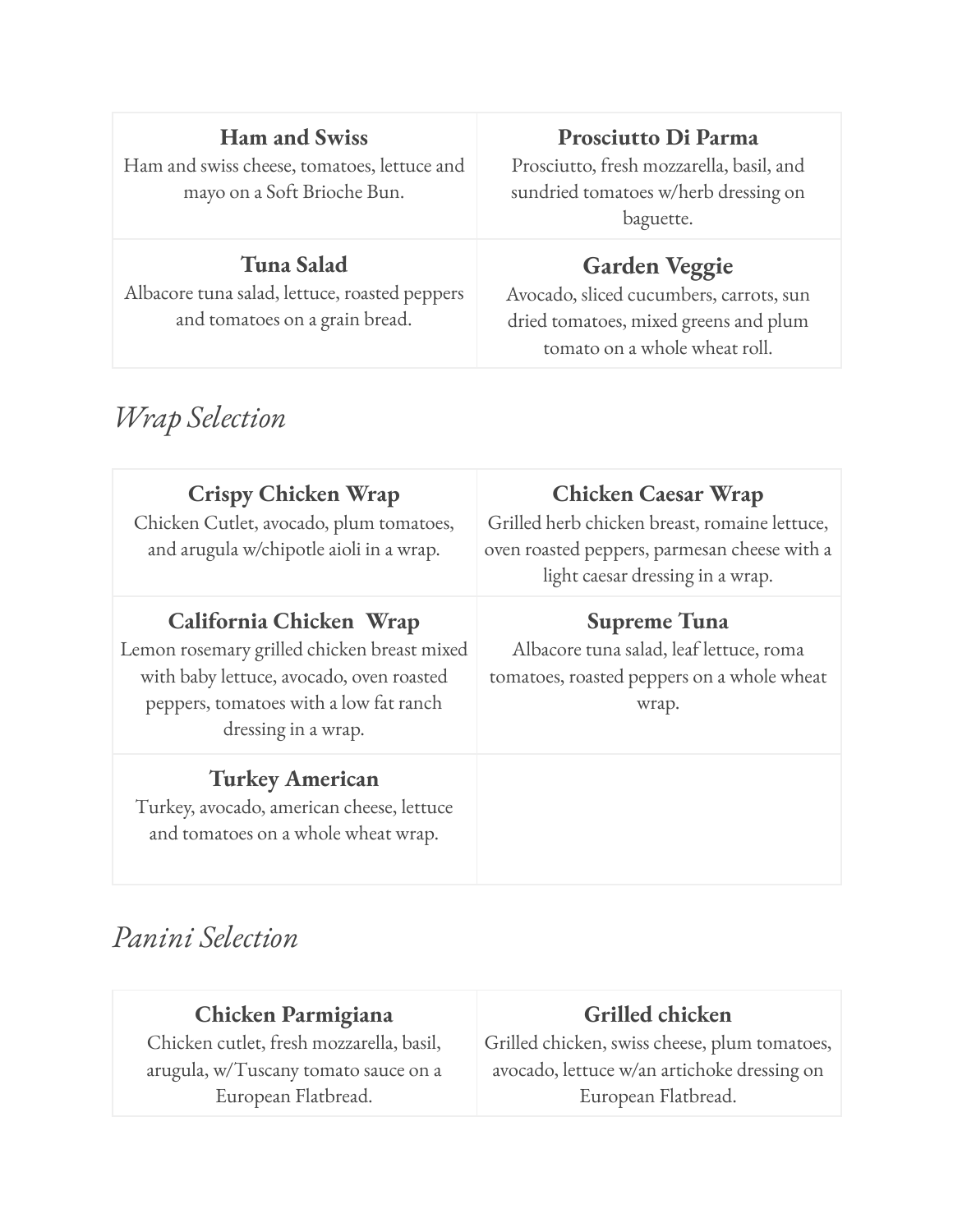| <b>Chicken Milanese</b>                      | <b>Meatless</b>                              |
|----------------------------------------------|----------------------------------------------|
| Chicken cutlet, fresh mozzarella, roma       | Oven roasted vegetables, melted tomatoes,    |
| tomatoes w/chipotle aioli on a European Flat | basil and fresh mozzarella, w/fat free pesto |
| Bread.                                       | mayo on a European Flat Bread.(May           |
|                                              | contain Nuts)                                |
|                                              |                                              |
| <b>Monte Cristo</b>                          | <b>Tuna Melt</b>                             |
| Smoked Turkey, ham and swiss cheese, plum    | Albacore tuna salad, melted cheddar cheese,  |
| tomatoes w/Russian dressing on a European    | red onion, tomatoes on a European Flat       |
| Flat Bread.                                  | Bread.                                       |

# *Hot Pasta Dishes*

Let's get Italian comfort with hot pasta dishes!

Minimum order of 15 guests. All prices are per person. Minimum 24 hrs notice required.

| Rigatoni Basil Pesto                                                              | $$13.95$ pp           |
|-----------------------------------------------------------------------------------|-----------------------|
| with pine nuts, diced fresh mozzarella and shredded parmigiano Reggiano           |                       |
| (contains nuts)                                                                   |                       |
| Pasta Primavera                                                                   | $$12.95$ pp           |
| with mixed grilled vegetables lightly tossed in extra virgin olive oil and spices |                       |
| <b>Fettuccine Bolognese</b>                                                       | $$15.50$ pp           |
| with ground meat and sausage in a light fresh tomato sauce and basil              |                       |
| Penne Alla Vodka                                                                  | $$13.95$ pp           |
| with broccoli florets, grilled vegetables and melted tomatoes                     |                       |
| Rigatoni w/Alfredo Sauce                                                          | $$15.50$ pp           |
| with sauteed chicken & roasted vegetables                                         |                       |
|                                                                                   | Add Chicken \$5.00 pp |
|                                                                                   | Add Shrimp \$7.00 pp  |

# *Hot Entrees*

#### Delicious entrees to impress your gatherings!

Minimum order of 15 guests. All prices are per person. Minimum 24 hrs notice required. All hot entrees come accompanied with a side dish and a green salad.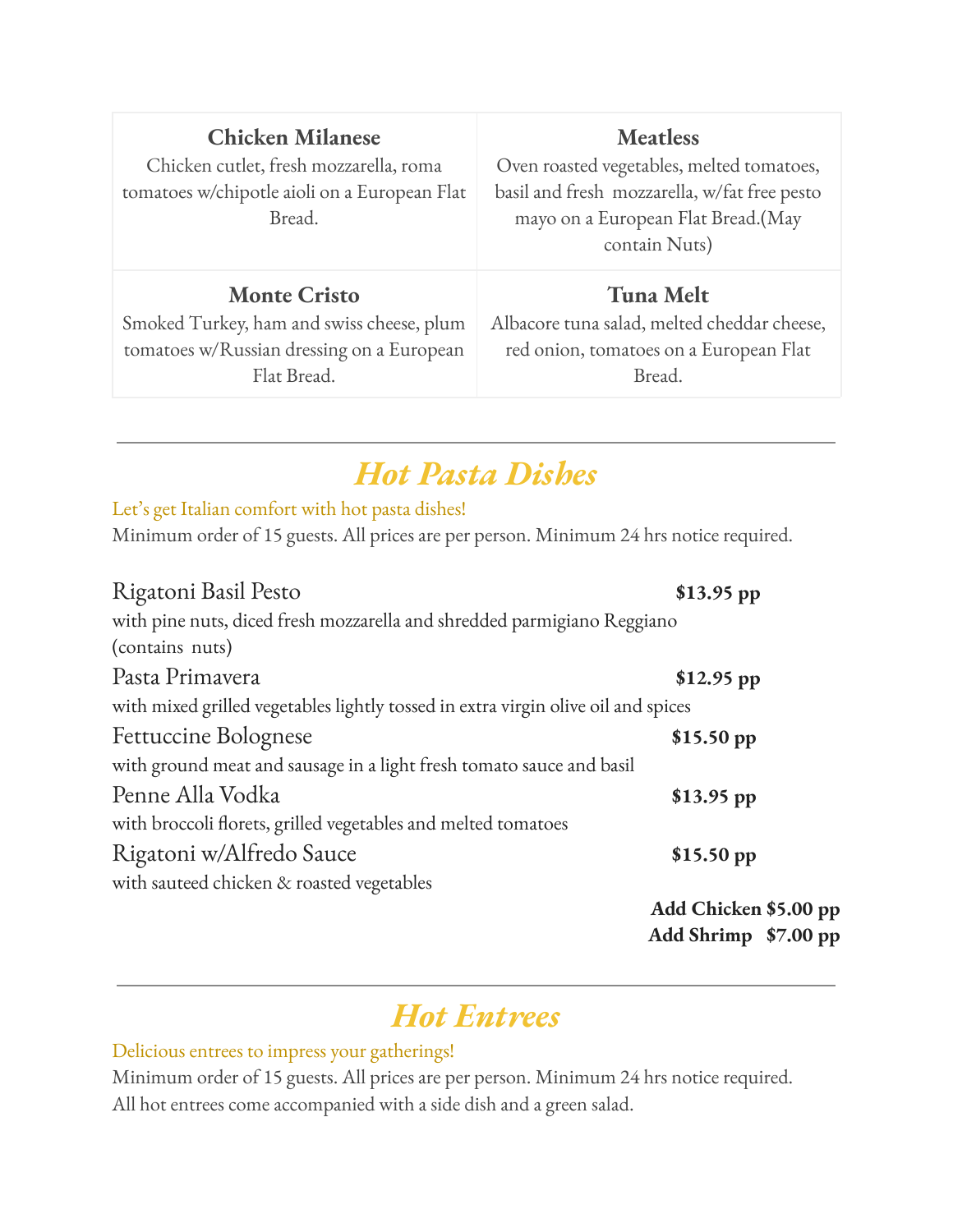# *Poultry Selections*

| Chicken Parmesan                                                     | \$28.50 pp  |
|----------------------------------------------------------------------|-------------|
| with fresh tomato basil sauce, fresh parmesan cheese and fresh basil |             |
| Tuscan Chicken                                                       | \$28.50 pp  |
| with rosemary scented potatoes and sautéed vegetables                |             |
| Oven Baked Chicken                                                   | \$29.25 pp  |
| With italian herbs                                                   |             |
| Cuban Chicken                                                        | $$29.25$ pp |
| with fresh cilantro and a lime sauce                                 |             |
| Chicken Masala                                                       | \$28.50 pp  |
| With Marsala sauce and mushrooms                                     |             |
| Chicken Mojito                                                       | $$29.25$ pp |
| With cilantro and a tequila reduced sauce                            |             |
| <b>Turkey Breast</b>                                                 | \$29.50 pp  |
| Delicious turkey served with gravy                                   |             |

# *Beef Selections*

| Steak and Mushrooms                                                          | \$32.00~pp  |
|------------------------------------------------------------------------------|-------------|
| With a reduced red wine sauce cooked to perfection with chef's special herbs |             |
| Chimichurri Steak                                                            |             |
| with argentinian chimichurri sauce                                           | $$34.95$ pp |
| Meatloaf                                                                     | \$28.00~pp  |

# *From the Sea Selections*

| White Fish Filet                                   | $$29.95$ pp |
|----------------------------------------------------|-------------|
| with a reduced white wine sauce and lemon drizzles |             |
| <b>Blackened Tilapia</b>                           | $$27.95$ pp |
| With black peppers and herbs                       |             |
| <b>Baked Salmon</b>                                | $$29.95$ pp |
| with herbs and lime drizzles                       |             |
| Glazed Salmon                                      | $$29.95$ pp |
| With orange butter sauce sprinkled                 |             |
|                                                    |             |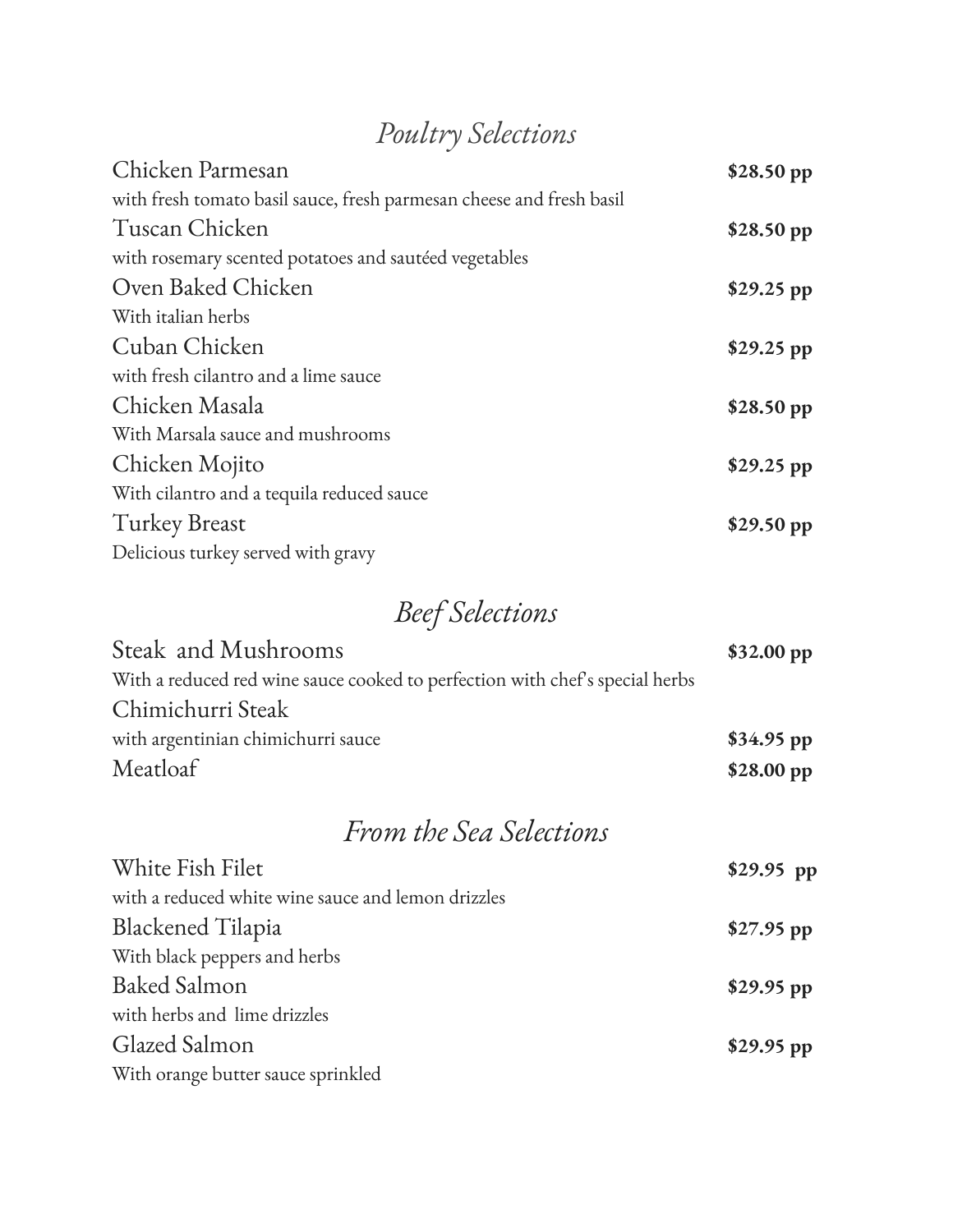| \$32.00~pp |
|------------|
|            |
| \$32.00~pp |
|            |
|            |

## *Vegetarian Selection*

| $$24.95$ pp                                                                            |
|----------------------------------------------------------------------------------------|
|                                                                                        |
| \$24.95pp                                                                              |
| Filled with tomatoes, ricotta, parmesan and mozzarella topped with tomato basil sauce. |
| $$24.95$ pp                                                                            |
|                                                                                        |
| $$24.95$ pp                                                                            |
|                                                                                        |
|                                                                                        |

## *Side Orders*

### Choose your sides from the following selection: **\$7.50 pp**

Potatoes Roasted red potatoes with herbs Classic mashed potatoes Sweet potatoes Lemon herb potatoes

### Rice

Wild rice pilaf with roasted cubed vegetables Yellow rice White rice Rice and Beans Fried Rice

Vegetables Grilled assorted vegetables Sauteed String beans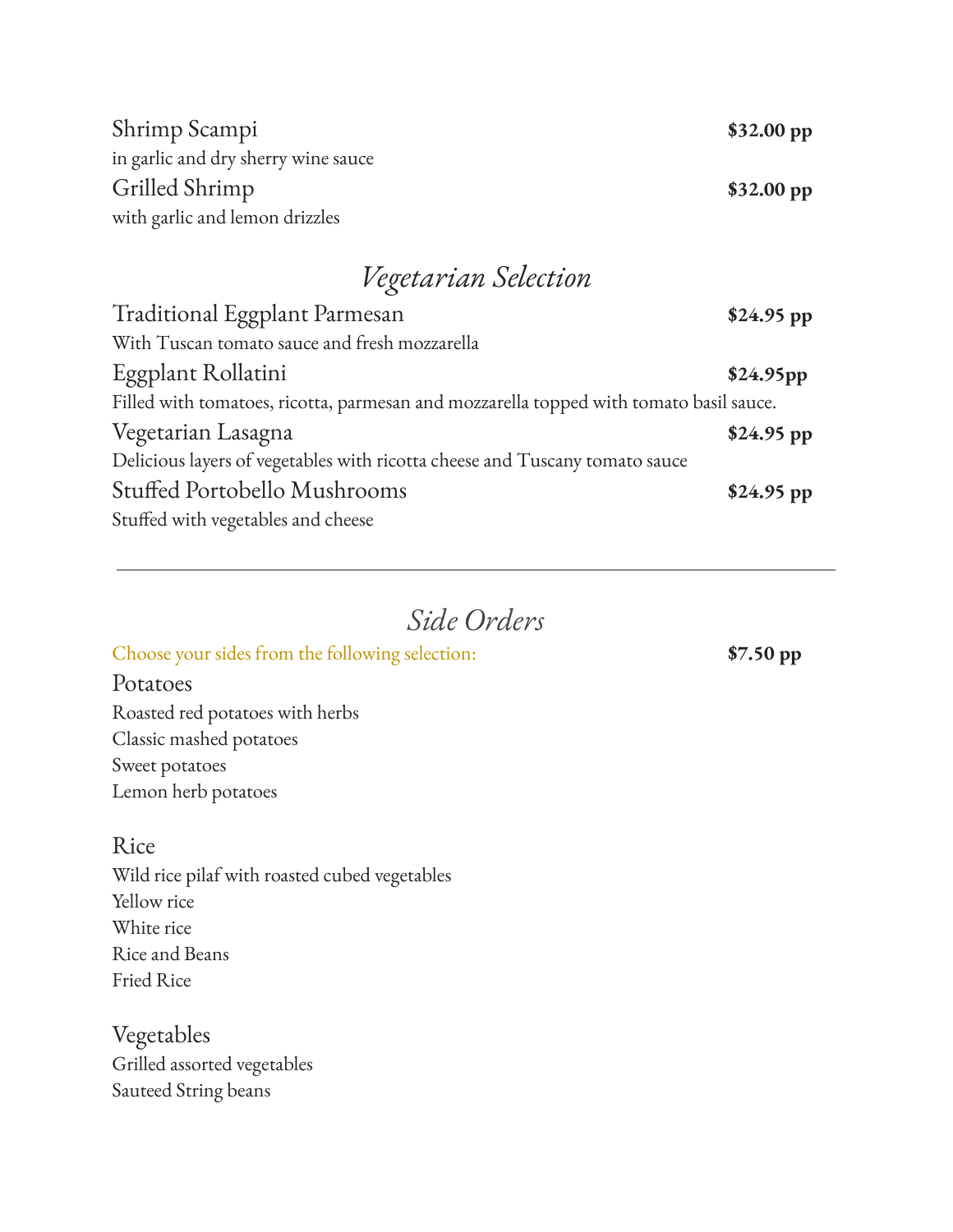Roasted Corn Sautéed broccoli w/ garlic Julienne carrots and string beans Maduros (fried sweet plantain) Spring sautéed vegetables

## *Green Salads and More…*

Choose your sides from the following selection:

Side Salad Selection **\$7.50 pp** Garden Salad, Caesar Salad, Greek Salad, Israeli Chopped Salad, City House Salad, Baby Spinach Salad, Arugula & Goat Cheese.

Dressing Selections:

Caesar, Italian, Balsamic, Raspberry Vinaigrette, French, Blue Cheese, Honey Mustard and Ranch.

### Cold Pasta Salads

Pasta Primavera, Bowtie Caesar Pasta, Pesto & Mozzarella Cheese, Potato Salad, Jalapeno Potato Salad, Macaroni Salad & ColeSlaw Salad

# *Hors d'oeuvres*

Choose your party appetizers from the following selection: Prices may vary, call for a quote.

Vegetarian

Spring rolls Spanakopita triangles filled with spinach and feta cheese Feta cheese and spinach stuffed mushrooms Indian vegetable samosa Mozzarella sticks Mini eggplant rollatini

Poultry Mini chicken quesadillas with Queso Blanco served with Guac and Salsa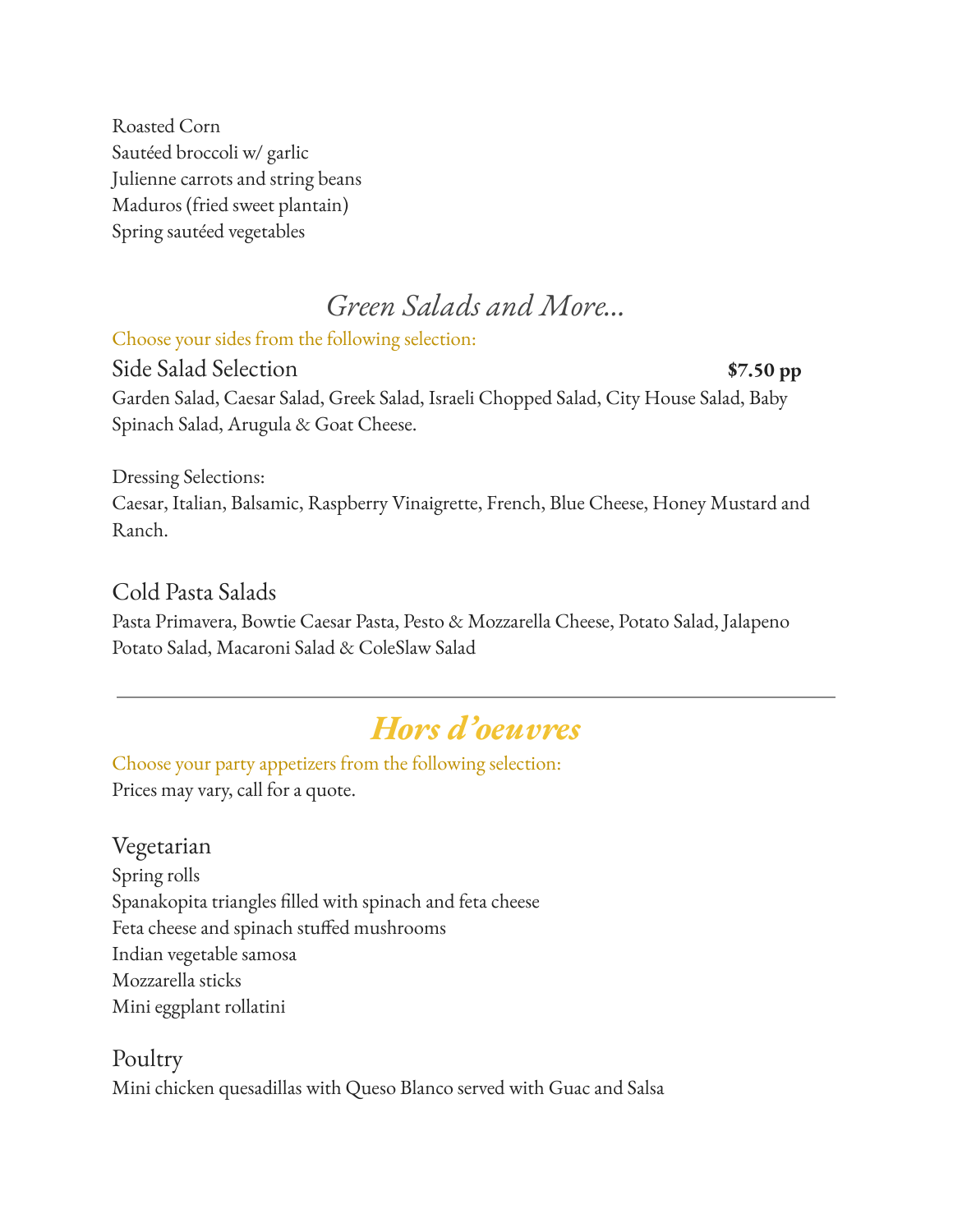Citrus marinated chicken skewers Teriyaki chicken skewers Chicken Wings Chicken Fingers

### Beef

Beef picadillo empanadas Mini Italian meatballs Miniature cheeseburgers served on brioche buns Classic "pigs-in-a-blanket" (all beef) Steak crostini with horseradish and caramelized onions

### Seafood

Cocktail shrimp, served with traditional cocktail sauce Grilled jerk shrimp skewers Coconut crusted shrimp Skewers of curried grilled shrimp Smoked Salmon on cucumber rounds Mini Crab Cakes

### Charcuterie Board

Artisanal cheeses and Italian cured meats garnished with grilled vegetables. Small serves up to 10 People.......\$175 Medium serves up to 16 people ....\$275 Large serves up to 20 people ...... \$325 Extra large wooden board serves up to 30 people .....\$525 accompanied by a selection of crackers and home-made bread

## Grilled Vegetable Basket (minimum 10 guests) **\$8.95 per person**

Asparagus, carrots, eggplant, zucchini, portobello mushrooms

Cheese and Crackers Board **\$13.95 per person**

A fine selection of imported and domestic cheese, garnished with grapes, berries, accompanied by a selection of crackers and home-made bread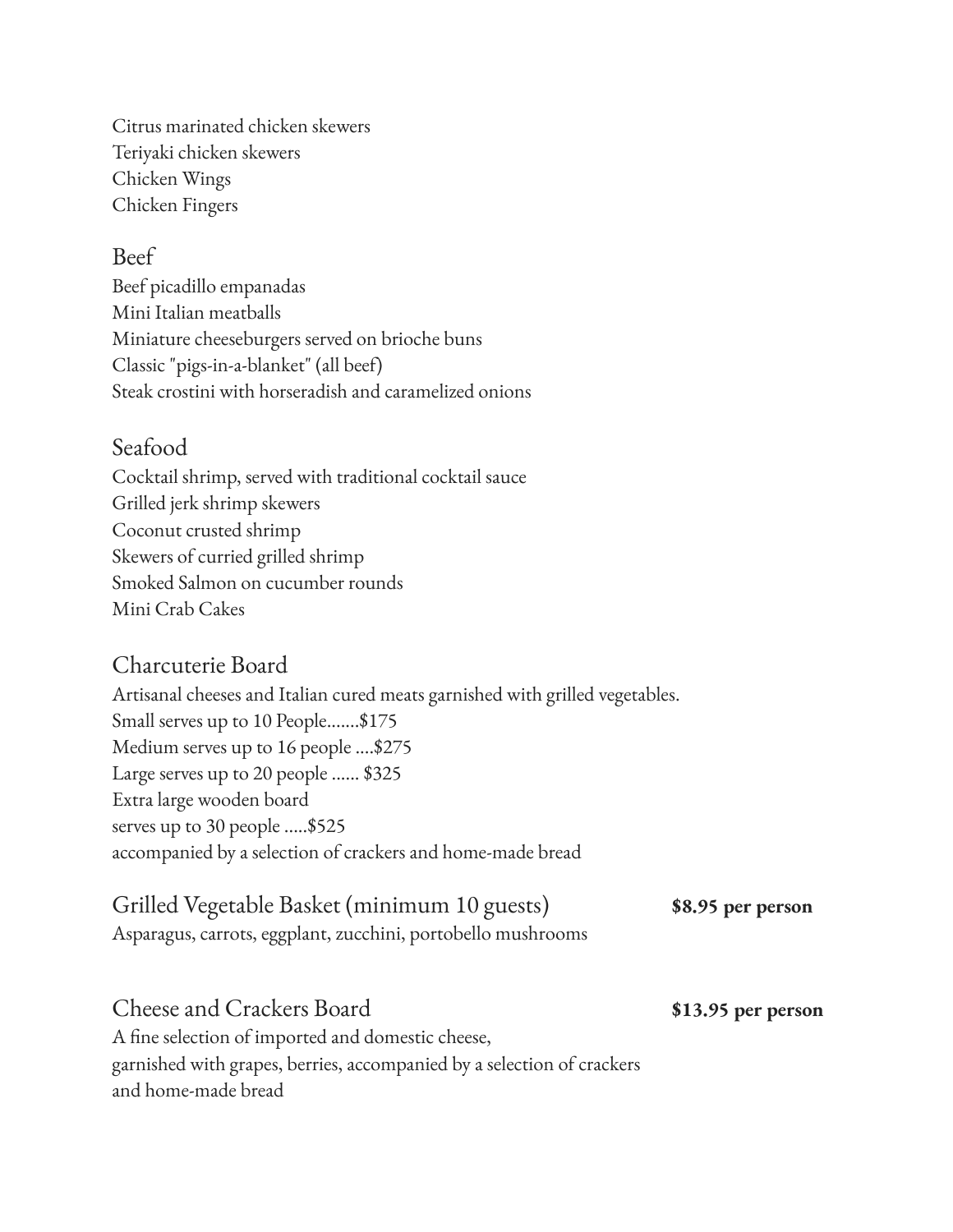## Vegetarian Crudites and Hummus Platter **\$11.75 per person**

Fresh crisp seasonal vegetables served with toasted pita points surrounded with delicious hummus dips

# *Party Packages*

Plan your party by choosing your sides from the following selection:

## MEXICAN FIESTA **\$32 per person**

Combination of chicken and beef fajitas served Mexican rice and refried beans warm tortillas,Taco shells spicy pico de gallo, fresh guacamole, shredded mexican cheese, chopped lettuce and sour cream and fresh garden mexican salad with roasted corn, cucumbers, avocado, peppers.

## ALL ABOUT BBQ **\$27.95 per person**

100% beef burgers ,all beef hot dogs, crispy chicken fingers, cole slaw / green salad relish tray, a tray of burger buns and hot dog buns.

## TASTE OF THE ORIENT **\$32 per person**

Teriyaki chicken with steamed broccoli Vegetable fried rice Mini vegetable spring rolls Asian green Salad w/crunchy noodles

## LATIN FIESTA **\$34 per person**

Pernil (oven roasted pork) Roasted peruvian potatoes Fried plantains Spanish rice and beans Fresh tossed salad with arugula

## *Desserts*

*Let's finish with something sweet!* SIGNATURE DESSERT PLATTER **\$7.50 per person** Homemade cookies, brownies garnished with fruits and berries FRUIT SALAD **\$7.50 per person** Colorful array of melons, pineapple, and berries